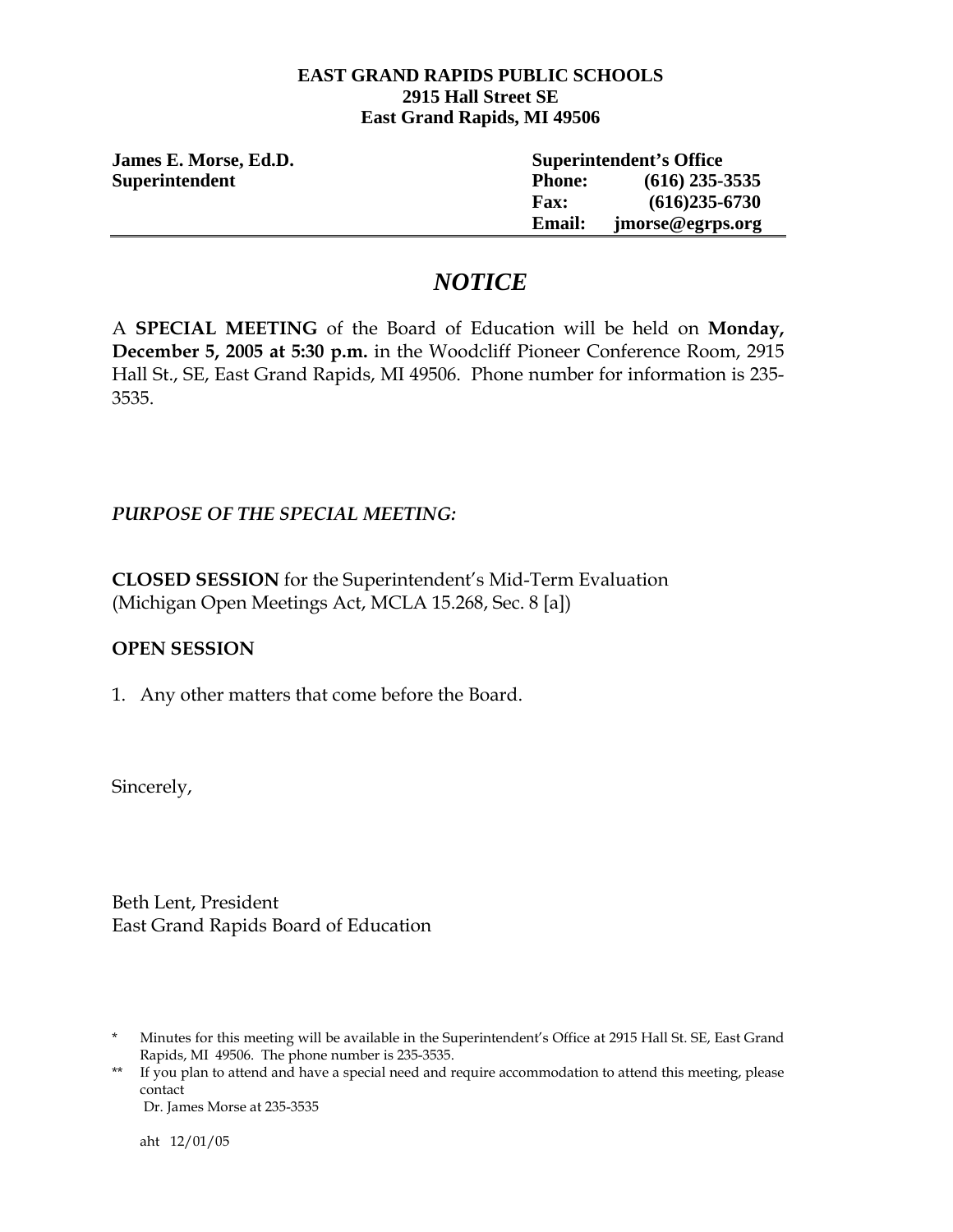EAST GRAND RAPIDS PUBLIC SCHOOLS Kent County, Michigan

**SPECIAL MEETING of the East Grand Rapids Board of Education**

Woodcliff Pioneer Conference Room, East Grand Rapids, MI 49506 Questions may be directed to 616-235-3535

> **Monday, December 5, 2005 5:30 p.m.**

# **AGENDA**

- 1. Meeting Called to Order
- 2. Closed Session for the Superintendent's Mid-Term Evaluation

 Recommendation: Motion to go into Closed Session for the purpose of the Superintendent's Mid-Term Evaluation.\* (Roll call vote required)

- 3. Return to Special Session (Roll call not required)
- 4. Any Other Matters to Come Before the Board
- 5. Adjournment

\* Michigan Open Meetings Act of 1976, MCLA 15.268, Sec. 8 (a)